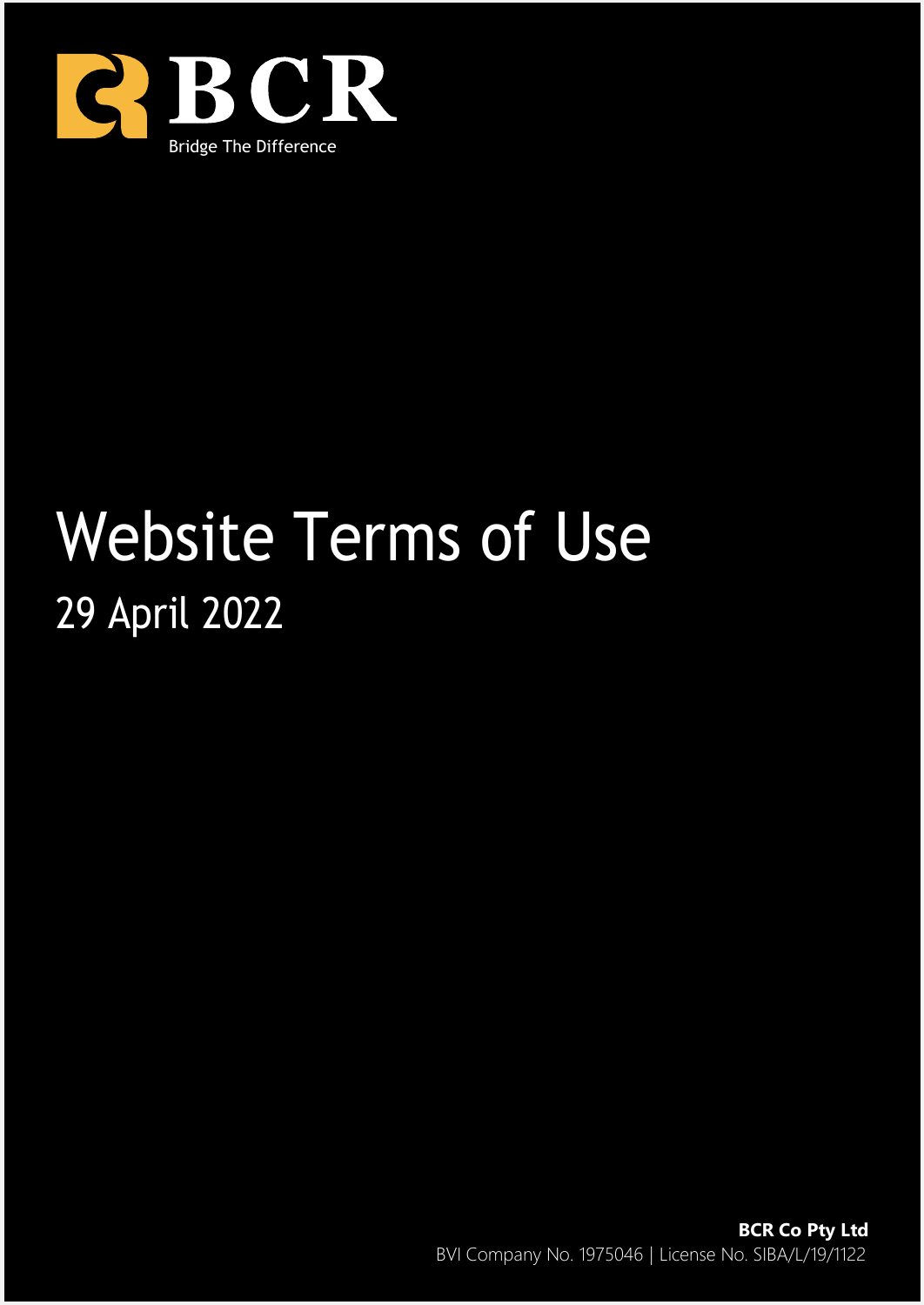The website www.thebcr.com ('Website') is owned and operated by BCR Co Pty Ltd ('BCR' 'we', 'us', or 'our'), a company incorporated and regulated in The British Virgin Islands by Financial Services Commission (FSC), (SIBA/L/19/1122).

Your access to and use of the Website is subject to these Website Terms of Use, our Client Agreement and any notices, disclaimers or other terms or statements contained on the Website (collectively referred as 'Terms of Use'). By using the Website, however accessed, you signify your agreement with and understanding of the following Terms of Use pertaining to both this site and any material at it.

#### **I. Important Information about the Website**

1. The information contained on the Website is not guaranteed, is strictly for informational purposes only and subject to change at any time without notice. Your continued use of the site will constitute as an acceptance of the modified Terms of Use. The materials described on the Website may vary from time to time and may not always be available and may be restricted.

#### **II. Visitor Responsibility**

- 1. The information on the Website is not directed or intended for distribution to, or use by, any person in any country or jurisdiction where such distribution or use would be contrary to local law or regulation.
- 2. The material in the Website is not to be construed as a recommendation; or an offer to acquire, buy or sell; or the solicitation of an offer to acquire, buy or sell any security, financial product, or instrument; or to participate in any particular trading strategy in any jurisdiction in which such an offer or solicitation, or trading strategy would be illegal.
- 3. There are legal requirements in various countries which may restrict the information which we are lawfully permitted to provide to you. Accordingly, unless expressly stated otherwise, the information on the Website is not intended for any person who is a resident of any country of the jurisdiction where such distribution or use would be contrary to local law or regulation.
- 4. It is the responsibility of visitors to this Website to ascertain the terms of and comply with any local law or regulation to which they are subject. In addition, you must be over 18 years of age to use the products and services we offer.

#### **III. General Conditions**

- 1. Our Terms of Use are governed by the law in force in the British Virgin Islands ('applicable law'), and the parties irrevocably submit to the non-exclusive jurisdiction of the courts of the British Virgin Islands and courts of appeal from them for determining any dispute concerning the Terms of Use.
- 2. These Terms of Use can be modified at any time and you agree to continue to be bound by these Terms of Use as modified. We will give you notice of these changes by publishing revised Terms of Use on the Website – we will not separately notify you of these changes.
- 3. If the whole or any part of a provision of these Terms of Use are void, unenforceable or illegal in a jurisdiction it is severed for that jurisdiction. The remainder of the Terms of Use have full force and effect and the validity or enforce-ability of that provision in any other jurisdiction is not affected. This clause has no effect if the severance alters the basic nature of the Terms of Use or is contrary to public policy.

#### **IV. No Advice Given**

1. Unless otherwise expressly stated to the contrary, the Website is not designed for the purpose of providing personal financial or investment advice. The information on the Website is of general nature only and has been prepared without regard to any particular user's investment objectives, financial situation or needs.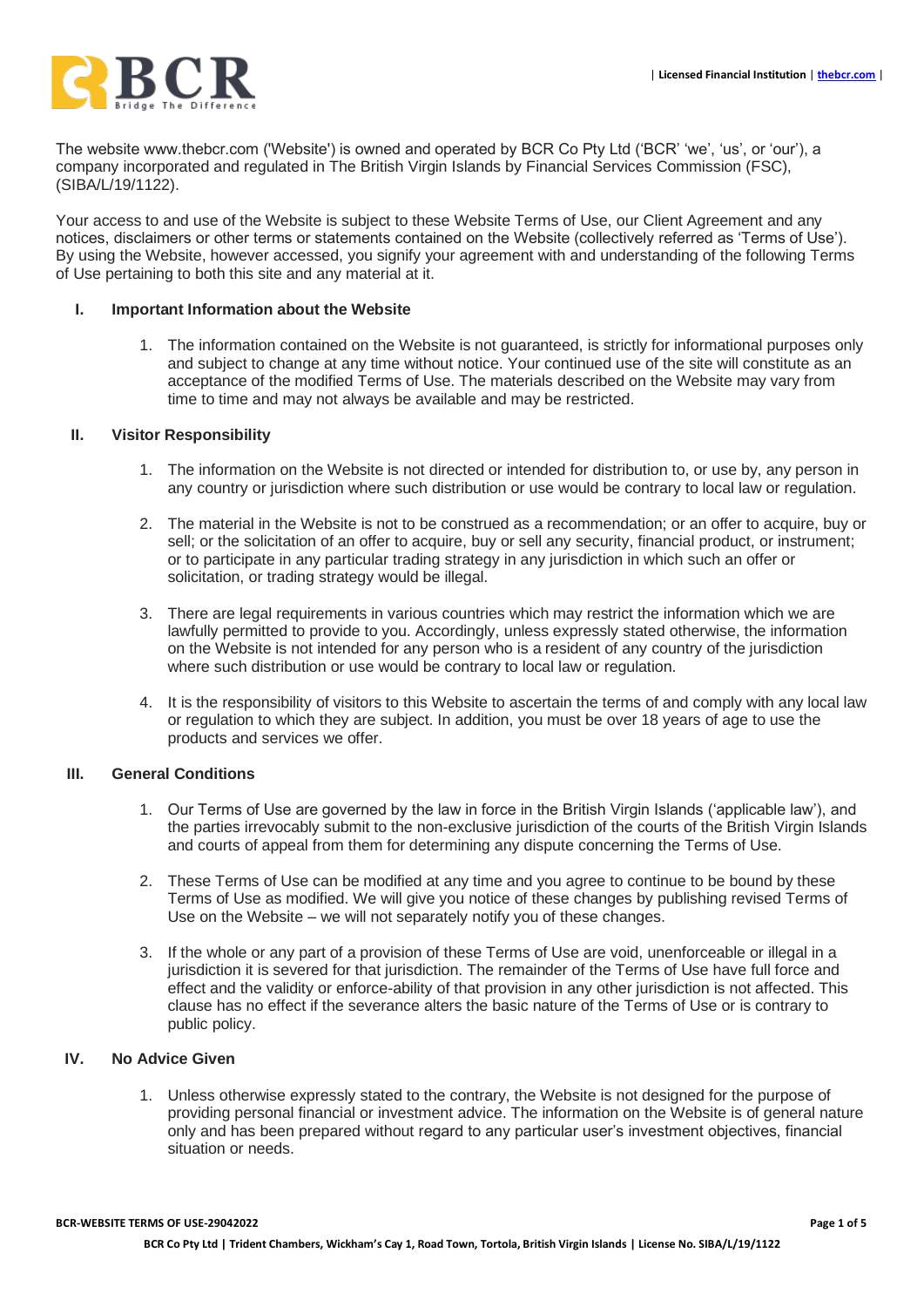

- 2. You should assess whether the information on the Website is appropriate to your particular investment objectives, financial situation and needs. You should do this before making an investment decision on the basis of the information on the Website. You can either make this assessment yourself or seek the assistance of any independent financial adviser. You should not construe any of the material on the Website as business, financial, investment, hedging, trading, legal, regulatory, tax, or accounting advice nor make the content as the primary basis for any investment decisions made by or on behalf of you.
- 3. Unless otherwise expressly stated to the contrary, the information on the Website does not constitute nor should it be considered as a recommendation to invest in any financial products or services offered by us.

## **V. Trademark and Copyright**

- 1. BCR is a registered trademark used by BCR Co Pty Ltd.
- 2. Our logo and other marks displayed on the Website are the proprietary service marks or trademarks of us or our third-party partners. This may include names, terms and/or data which may or may not be identified with a symbol identifying it as a name, term or item in which copyright is claimed or a registered trademark is held. The lack of any such symbol should not, under any circumstances, be understood as meaning that the name, term or data is not the intellectual of either ourselves or a third-party.
- 3. Further, any third-party intellectual property used by us in the content of our website should not be interpreted as meaning that the third-party endorses or is in any way affiliated with us or with our business, nor that they make any representation regarding the advisability of trading in our products.
- 4. Except where necessary in order to view the information on the Website on your browser, or as permitted under the applicable laws or these Terms of Use, no information or content on the Website may be otherwise reproduced, adapted, uploaded to a third-party, linked to, framed, performed in public, distributed or transmitted in any form by any process without our specific written consent.
- 5. You acknowledge and agree that we shall be entitled to require you to remove any link from another website to the Website which you install without obtaining our prior written consent.
- 6. Our marks may not be used in connection with any product or service that is likely to cause confusion among consumers, or to disparage or discredit us. You may not use, copy, modify or display any of the trademarks, service marks, names or logos appearing on the Website without the express written permission of the owner thereof.
- 7. Apple, the Apple logo, Mac, iPhone, iPad, iPod touch, and iTunes are trademarks of Apple Inc, registered in the US and other countries. App Store is a service mark of Apple Inc.
- 8. Android is a trademark of Google Inc.
- 9. Windows is a registered trademark of Microsoft Corporation in the United States and other countries.

## **VI. Products and Services**

- 1. Not all products and services referred to on the Website are necessarily provided by us. The identification or use of any third-party products, services, websites or networks is not an endorsement of such products, services or websites or networks. The Website may allow you to access websites and networks provided by persons other than us via a hypertext or other link.
- 2. We accept no responsibility or liability of any kind in respect of any materials on any website or network that is not under our direct control. We provide such links solely as a convenience to you. We make no representations concerning the content of the site. We may not have necessarily tested any information, software, or products found on any of the sites and therefore do not make any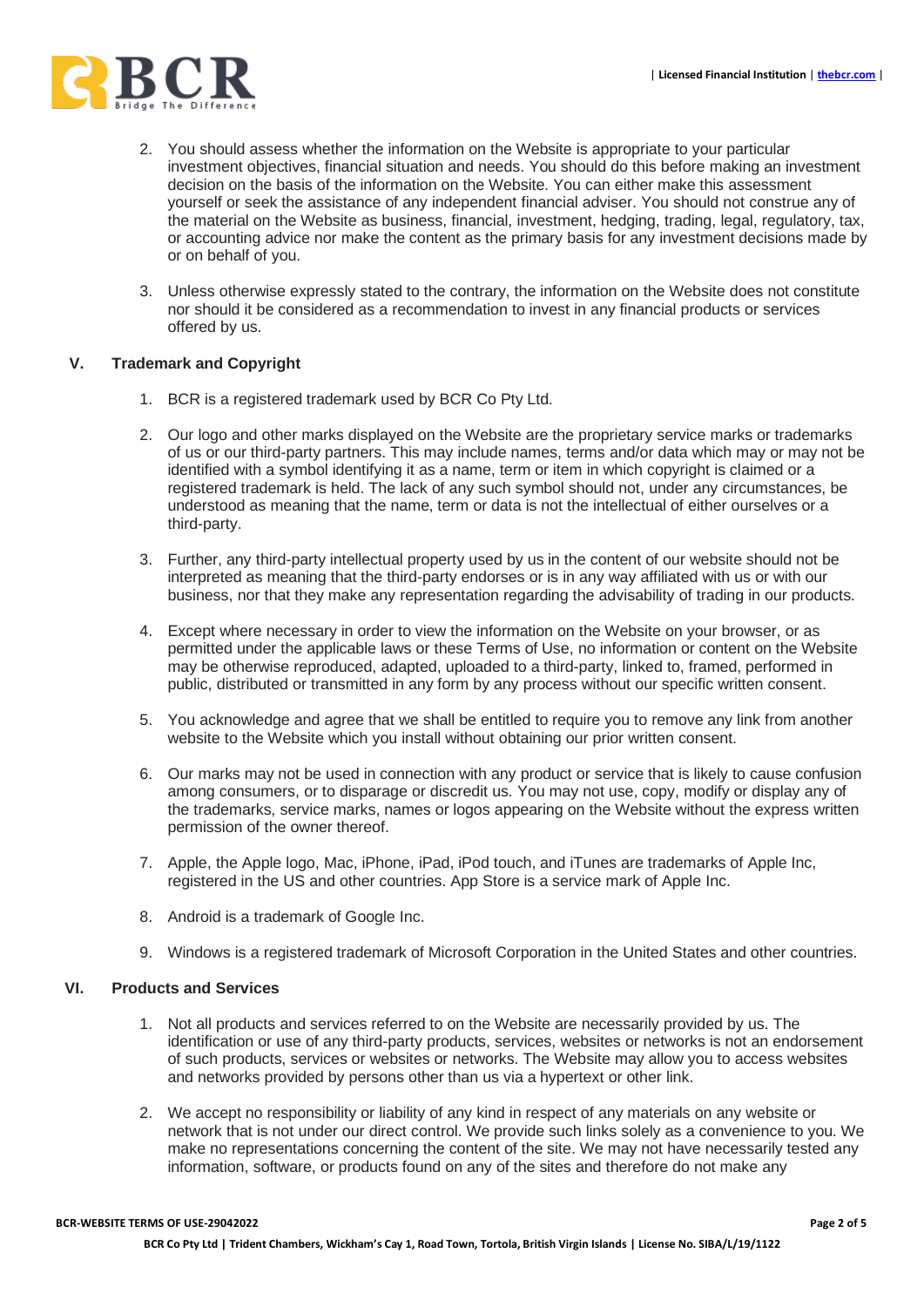

representations regarding the content or sponsors of the site, or the suitability or appropriateness of the products or transactions described therein.

3. You acknowledge that your access to such other websites or networks via such a link may require us to provide certain information about you to the proprietor of that website or network.

#### **VII. Third-Party Offers**

- 1. The Website may contain references to other special offers or promotions by persons who are not part of BCR.
- 2. Subject to any applicable law which cannot be excluded, we make no warranties or representations regarding the quality, accuracy, merchantability or fitness for purpose of the goods or services available from these persons. Your obtaining of goods or services from these persons is at your own risk. You indemnify each member of BCR against all liability, loss, damage, cost and expense arising from or relating to your obtaining goods or services from a third-party referred to in the Website.

## **VIII. Use of Products and Services**

- 1. Your use of our products and services does not give you ownership of any intellectual property rights in our products or services or the content you access.
- 2. You may not use content from our products and services unless you obtain permission from its owner or are otherwise permitted by law. These Terms of Use do not grant you the right to use any branding or logos used in our products and services. Please do not remove, obscure, or alter any legal notices displayed in or along with our products and services.
- 3. You also agree your access to the website is through a web browser and not any other unauthorised third-party applications to access the website or any other page of the website. Except as expressly provided herein, you may not use, download, upload, reproduce, copy, duplicate, print, display, perform, republish, sell, license, post, transmit, disseminate, redeliver using 'framing technology', otherwise distribute, or commercially exploit in any way, the website or any portion thereof or any information or content on the website, without our prior written permission.
- 4. We reserve the right to investigate and take legal action against any illegal and/or unauthorised use of our products and services, including (but not limited to): unauthorised access to the website through a third-party application, robot, spider, automated device, or data mining or extraction tool or other unauthorised means; interference with the site; any action that imposes unreasonable load on the site; or any link to any page of the site other than the Home Page. Our decision not to pursue legal action for any violation of the Terms of Use shall not be construed as a waiver of the Terms of Use or our legal rights.

## **IX. Data Accuracy**

- 1. With respect to any market data or other information that we or any third-party service provider display on the Website:
	- i. such data is indicative only and we and any such provider are not responsible or liable if any such data or information is inaccurate or incomplete in any respect;
	- ii. we and any such provider are not responsible or liable for any actions that you take or do not take based on such data or information; and
	- iii. such data or information is proprietary to us and/or any such provider and you are not permitted to re-transmit, redistribute, publish, disclose or display in whole or in part such data or information to third-parties except as may be required by any law or regulation.
- 2. We endeavour to ensure the integrity and accurateness of the Website but makes no guarantee that the information or materials are current or accurate at all times and it should not be relied upon as such. It is possible that the site includes typographical errors, inaccuracies or other errors, and that unauthorised additions, deletions and alterations could be made to the site by third-parties. To the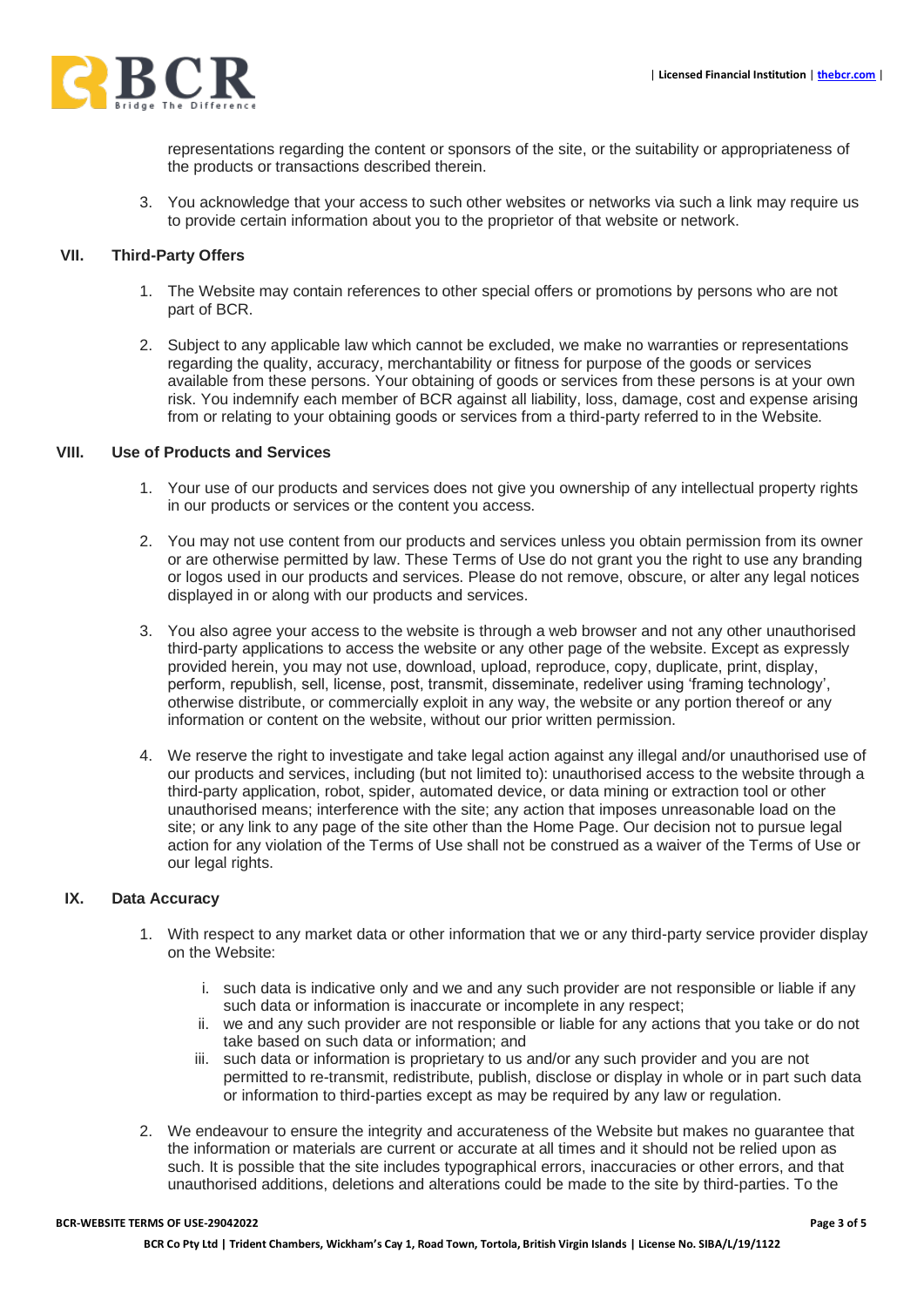

extent permitted by law, we do not accept any responsibility arising in any way from errors in, or omissions from, this information.

3. In the event that an error arises, please inform us so it can be corrected immediately.

#### **X. Performance Warranties**

- 1. Other than as expressly set out in these Terms of Use or additional terms, neither us nor our parties make any specific promises about our products and services. We don't make any commitments about the content within our products and services, the specific functions of
- 2. our products and services, or their reliability, availability, or ability to meet your needs. We provide our products and services on 'as is' and 'as available' basis.
- 3. Unless otherwise stated to the contrary, we make no guarantees of any particular rate or return, the performance of any investment or the repayment of capital from any investment. Investment is subject to investment and other risks. Possible risks could include delays in repayment and loss of income or capital invested.
- 4. Some jurisdictions provide for certain warranties, like the implied warranty of merchantability, fitness for a particular purpose and non-infringement. To the full extent permitted by applicable law, we exclude all warranties.

#### **XI. Limitation of Liability**

- 1. To the maximum extent permitted by law, neither us nor our affiliates, or the directors, officers, employees, agents or our representatives (the 'Parties') shall be held liable to you or any third-party in any way for any loss or damages of any kind arising out of the use of, access to, reliance on, inability to use or improper use of the website, any information posted on the website by its users, or any other information, content, materials or products and services available on the website (including, without limitation, damage to your computer or computer systems or settings, loss of data, revenue or profits, which you may suffer due to the use, delay in using, or inability to access the Website, or in any other way connected with the Website, including from the downloading of any software from the Website).
- 2. Our liability for negligence, breach of contract or contravention of any law as a result of our failure to provide the Website or any part of it, or for any problems with the Website, which cannot be lawfully excluded, is limited, at our option and to the maximum extent permitted by law, to resupplying the Website or any part of it to you, or to paying for the resupply of the Website or any part of it to you.
- 3. We disclaim any representation or warranty that the website or materials will meet your requirement or that the website or any software will be uninterrupted, secure or free from errors or viruses.

## **XII. Your Privacy**

- 1. Your use of the Website may be monitored by us, and the resultant information may be used by us for our internal business purposes.
- 2. Further information regarding the use of your personal information is available in our Privacy Policy. This explains how we treat your personal data and protect your privacy when you use our products and services.

# **XIII. Live Chat and Instant Messaging Facility**

- 1. Note that Live Chat and Instant Messaging conversations are recorded and may be used for our compliance or training purposes.
- 2. Conversations on these systems or facilities are for your general information only and we do not solicit any action based upon it. We do not take into account the particular investment objectives, financial situation or needs of individual clients. Before acting on any information or advice, you should